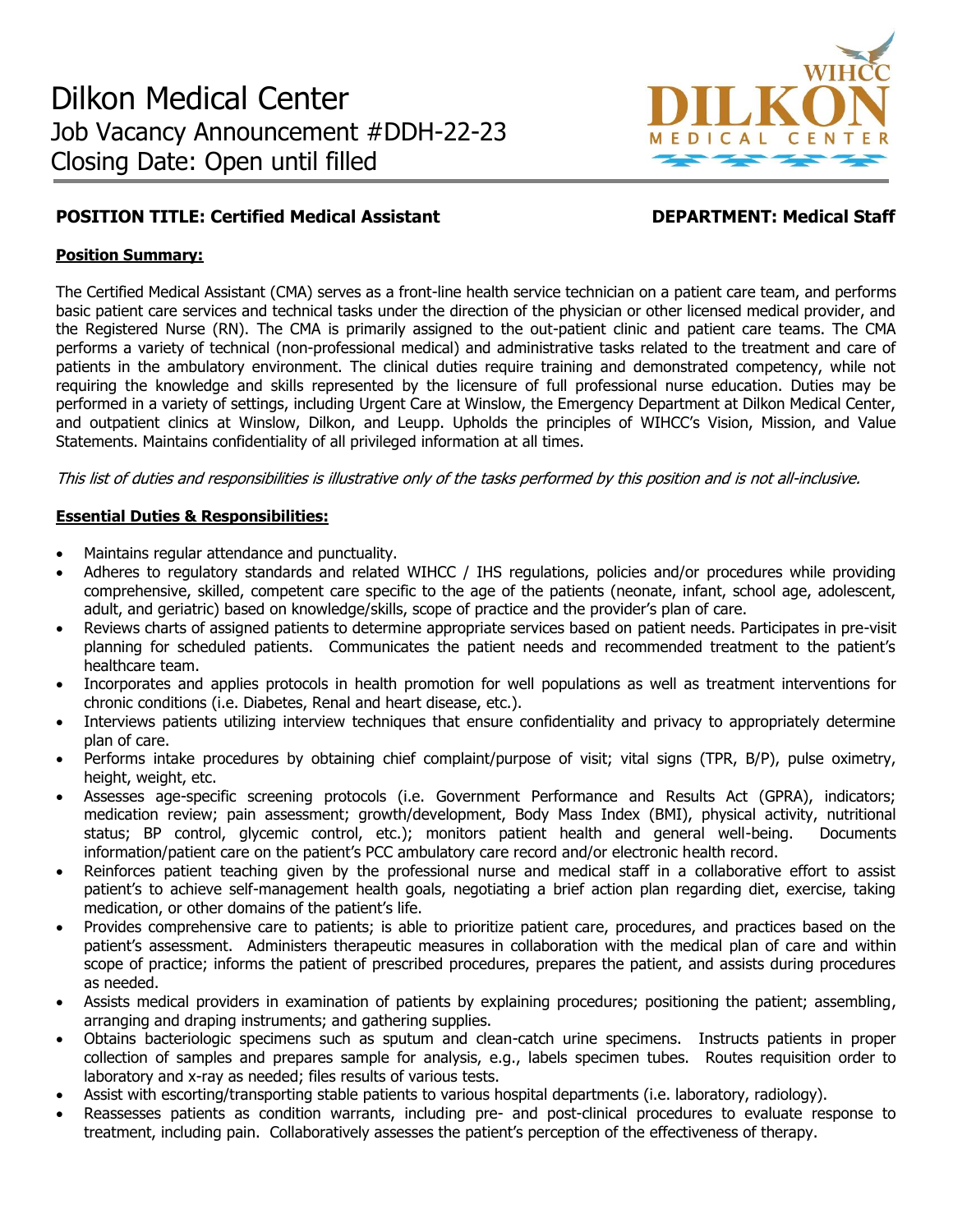- Recognizes urgent/emergent patient and clinical situations; promptly reports subtle changes in the patient's condition including reported critical lab values to RN/NP/MD/PA. Responsible for providing communication (report) to the responsible accepting RN.
- Initiates emergency measures such as cardiopulmonary resuscitation (CPR), as appropriate to skill level; assists with retrieving necessary emergency medical equipment.
- Participates in and integrates standard regulatory requirements (i.e. quality/infection control, laboratory standards, safety, etc.) in the clinical setting. Shares in the responsibility toward achievement of objectives.
- Applies less complex dressings and treatments without assistance. Assists with cleaning, irrigating, and dressing complex wounds; documents and informs RN of non-healing wounds. Performs skin care measures.
- Assists in inhalation therapy; obtains peak expiratory flow rates and sets up small volume nebulizers.
- Operates and monitors equipment (i.e. AED, Electrocardiographs, etc.) demonstrates safe and effective use of equipment and reports malfunctions of equipment; appropriately takes malfunctioning equipment out of service.
- Performs venipuncture for blood draws, within the CMA's scope of practice.
- Performs blood glucose testing and records results using a glucometer. Performs other point of care tests as indicated by laboratory policy. Complies with laboratory requirements for glucometer accuracy and record keeping. Reports abnormal/out of range results to the RN/NP/MD/PA.
- Performs vision screening.
- Applies various orthopedic soft goods and splints necessary for the treatment of various orthopedic injuries.
- Administers oral medication and performs subcutaneous and intramuscular injections as defined by WIHCC and regulatory guidelines for preparing and administering medication by Certified Medical Assistants. All medications administered by the CMA must be in unit dose or single dose vial, and must be performed under direct supervision of a physician, Physician's Assistant or Nurse Practitioner.
- Coordinates clinical flow within the clinical care team. Plans, organizes and allocates/adjusts resources in response to workload and priority changes.
- Keeps charge nurse informed of work status and unusual or difficult problems and/or situations.
- Participates in ongoing quality improvement activities; communicates improvement plan; provides ongoing review and analysis of effectiveness to identify progress towards goals and opportunities for improvement. Supports improvement projects and objectives.
- Works to ensure the unit is stocked (i.e. medications, supplies, etc.) equipment is checked (i.e. cleaned, equipped for use) and work stations are kept clean and uncluttered.
- Attends all required education and training activities directly related to practice area(s) as necessary to maintain competencies as determined by WIHCC supervisory nursing staff.
- Maintains current professional required certification(s). Seeks professional development and educational activities to develop and maintain standards for clinical competency.
- Performs other duties as assigned.
- Requires completion of tasks or duties assigned by a supervisor.
- Upholds all principles of confidentiality and patient care to the fullest extent.
- Adheres to all professional and ethical behavior standards of the healthcare industry.
- Adheres to WIHCCs Personnel Policies and Procedures, departmental policies, rules, and regulations.
- Interacts in an honest, trustworthy and dependable manner with patients, employees, visitors, and vendors.
- Possesses cultural awareness and sensitivity.
- Maintains compliance with all Human Resources requirements.
- Performs other duties as assigned.

#### **Minimum Qualifications:**

Formal education/training, competency and certification as a Certified Medical Assistant; completion of an approved Medical Assistant training program accredited by the Commission on Accreditation of Allied Health Education Programs (CAAHEP) or the Accrediting Bureau of Health Education Schools (ABHES), or by an accrediting agency recognized by the US Department of Education. Maintain current and active Certified Medical Assistant certification (CMA) through successfully passing certification exams from the American Association of Medical Assistants (AAMA) or Registered Medical Assistant certification (RMA) from American Medical Technologists (AMT), or National Certified Medical Assistant certification (NCMA) from the National Center for Competency Testing (NCCT) is required. Must have demonstrated experience with electronic medical record systems. Bilingual skills in English and Navajo language preferred. Must maintain a valid unrestricted and insurable driver's license. Must successfully pass a background investigation and maintain suitable requirements for a Child Care position. This position is considered as a Child Care position, which requires a satisfactory background check investigation and is subject to the requirements of the Indian Child Protection and Family Violence Prevention Act, as amended (henceforth referred as the ICPFVP Act).